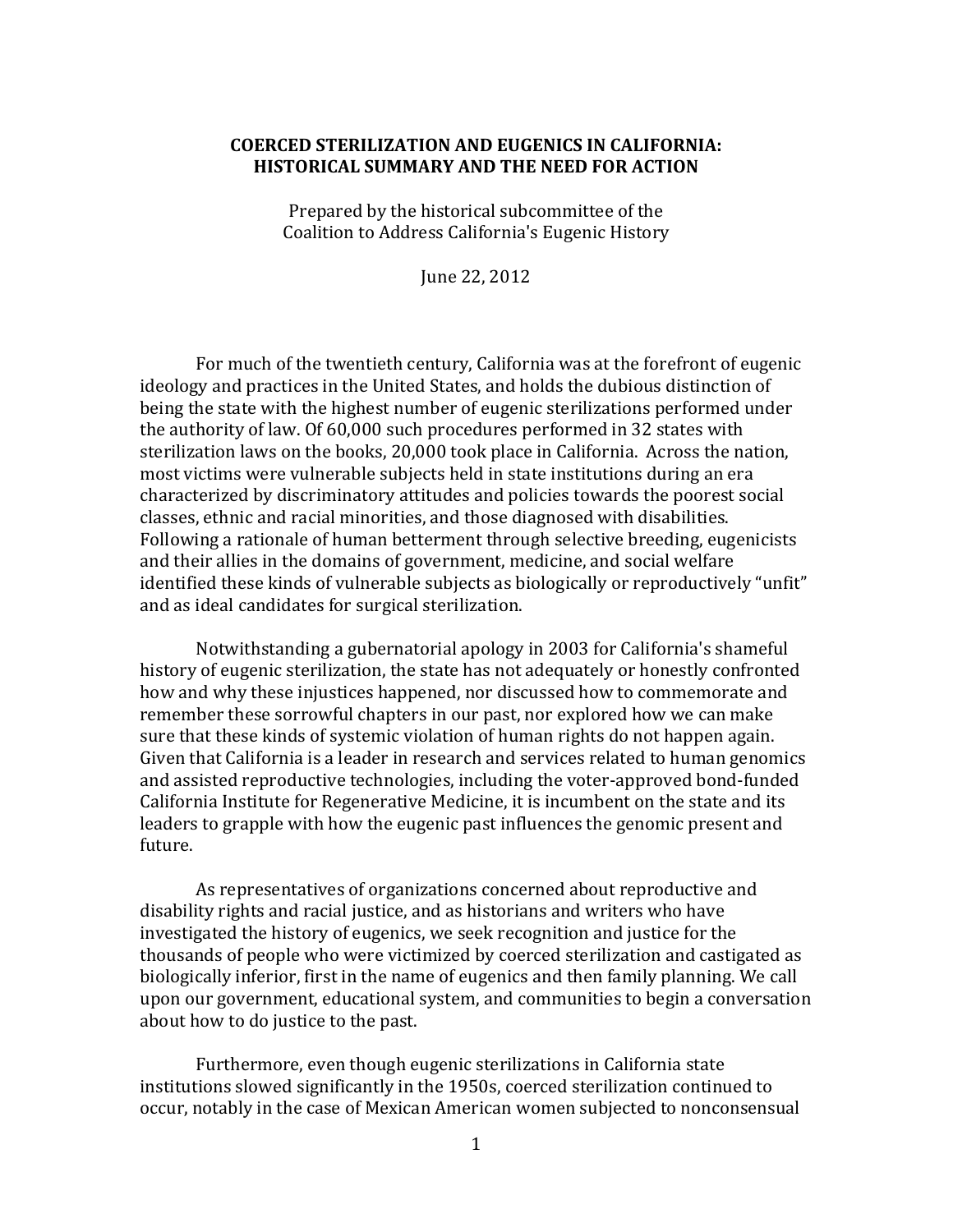tubal ligations at USC-LA County Hospital in the late 1960s and 1970s. More recently, illegal coerced sterilizations have been documented in California prisons in recent years. Other episodes of coerced sterilization in prisons and in the offices of private doctors have yet to be systematically studied.

Governor Gray Davis apologized for California's state-sponsored sterilization law in 2003, and earlier, in 1979 the law was repealed by the state legislature. Yet most Californians are aware of the key roles played by a number of influential California institutions and individuals in the twentieth-century eugenics movement.

Among the states that enacted eugenics laws permitting coerced sterilization, North Carolina has done the most to recognize its legacy of eugenic ideology and practices, including the recent introduction of a bill to provide reparations for victims of sterilization abuse in the state. Unfortunately, recent reports of sterilization abuse in U.S. prisons, and in countries including China and Uzbekistan, demonstrate the continued importance of efforts to ensure reproductive justice and human rights at home and across the globe.

These historical and contemporary abuses in the name of eugenics, together with their implications for the challenges raised by contemporary human genomic and assisted reproductive technologies, argue for a comprehensive effort to remember, record, and reflect on California's eugenic legacy.

## **California's!Eugenic!Sterilization!Law**

California enacted a eugenic sterilization law in 1909. It provided for sterilizing inmates of state hospitals for the insane and the Sonoma State Home for the Feebleminded, as well as convicts in state prisons, when "such procedure is for the physical, moral, or mental welfare of the inmate." The statute was replaced with a broader law in 1913, and widened further in 1917 to allow sterilization of "all those suffering from perversion or *marked departures from normal mentality* or from disease of a syphilitic nature."

Eugenic sterilization in California began as an experiment in the 1910s and grew into an established policy in the 1920s, peaking in 1939. Well into the 1940s, the Golden State's per capita rate was among the highest in the nation. Statesponsored sterilization slowed only in the early 1950s when the law was amended to require more oversight.

While California's eugenic sterilization law was in force, more than 20,000 sterilizations were performed at both state psychiatric institutions and homes for the "feebleminded." The Patton, Sonoma, and Stockton hospitals carried out the greatest number, including over 5,000 at the Sonoma facility, largely due to the zealous efforts of Dr. Fred Butler, its superintendent from 1918 to1944, who himself performed 1,000 sterilizations. Colleagues proclaimed Butler "a true crusader." Many applauded his work: "To California must be given the credit for making the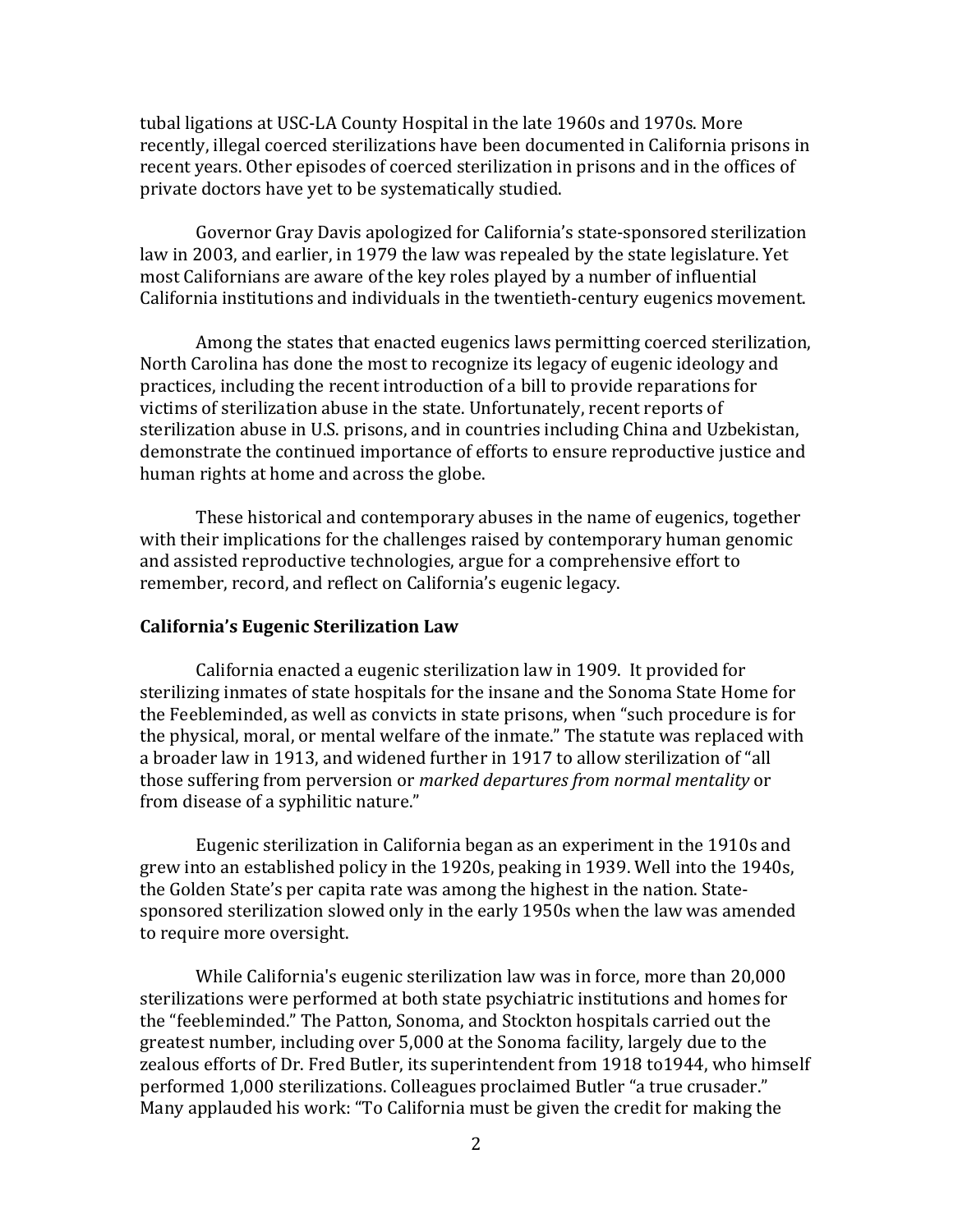most use of her sterilization laws," said Harry Laughlin, nationally known eugenicist and superintendent of the Eugenics Record Office. "The history of the application of these statutes shows an honest and competent effort to improve 'the racial qualities of future generations."

A facility's medical superintendent, in consultation with members of the Commission in Lunacy or the Department of Institutions, had ultimate power to order that a state hospital resident be sterilized. Family members or legal guardians had little power. Butler sometimes wanted parental consent anyway, and obtained it by claiming that release was contingent on consent for the procedure, a tactic that proved successful and was admired by his peers.

Women represented only a slight majority of those sterilized at Sonoma State Hospital, but records reveal particular concern about female sexual behavior. Many women were institutionalized because of their perceived "sexual delinquency," and sterilized for the same reason, while the sterilization of men was commonly described as for their own "benefit."

Records also reveal that although the majority of those sterilized in California state hospitals were white, Mexicans and Mexican-Americans made up an increasingly disproportionate percentage as the years passed. In the first half of the 1920s, 15 percent of those sterilized were youth of Mexican origin; by the second half of the 1930s, that number was 21 percent. Adding African Americans, Native Americans, Chinese, Japanese, and Puerto Ricans who were sterilized in state hospitals, the figure rises to 25 percent.

## **California's Pioneering Role in the Twentieth-Century Eugenics Movement**

At its core, twentieth-century eugenics was a belief that heredity both determined and explained social inequality. Influenced by developments in genetics, medicine, and public health, it was a politically and ideologically diverse movement. It was endorsed by Fabian socialists in England and racial scientists in Nazi Germany; linked to birth control and progressive economic reforms in Denmark, to pronatalist policies in France, and to racial policies against itinerant gypsies in Sweden; an expression of Fascist ideology in Germany and Argentina, and of cultural hybridity in Mexico; and closely associated with the sterilization of those identified as "feebleminded" and "socially inadequate" in Germany, Sweden, Denmark, and the United States.

The American eugenics movement included some of the most vociferous proponents of racist social engineering. Between the world wars, California was a hotbed of eugenic activism, much of it virulently racist and directed at Mexicans likely due to their increasing numbers in the state. From its headquarters in a Pasadena think tank with the Orwellian title of the Human Betterment Foundation, to Sacramento's Eugenics Society of Northern California and San Francisco's Commonwealth Club, leading academics and civic activists promoted coerced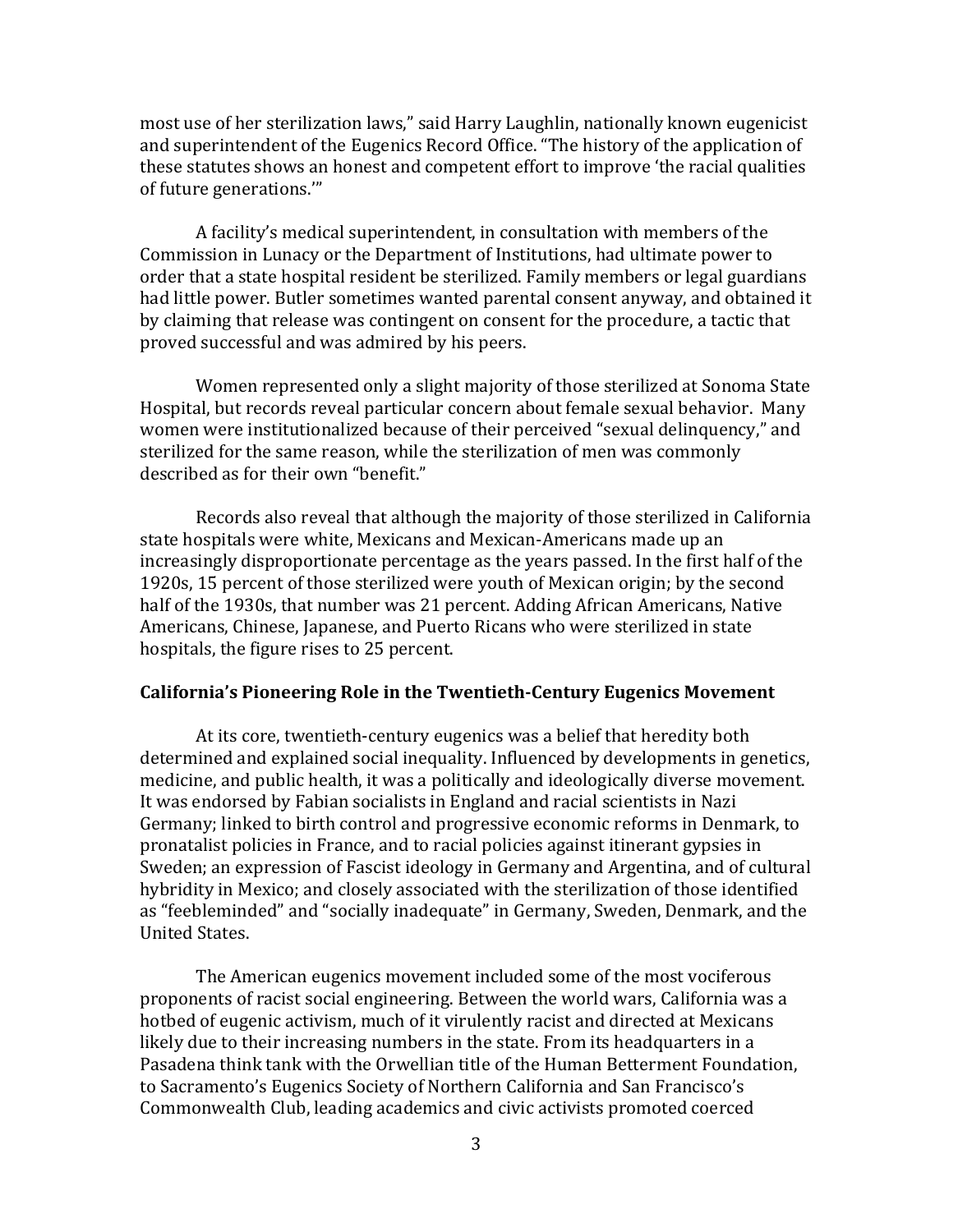sterilization of the "socially inadequate," nativist immigration policies, and educational tracking, all based on racist assumptions about "Nordic" superiority.

In the early 1930s, California's leading eugenicists forged a mutual admiration society with their counterparts in Nazi Germany. One publicly defended the Nazi regime's "honest yearnings for a better population." Professors from the California Institute of Technology and the University of Southern California worried about the high birthrate among Mexican "peon type" families. In Los Angeles, the Institute of Family Relations vetted young couples' biological compatibility for marriage.!

The proponents of eugenics were not obscure cranks but the best and brightest representatives of the small elite that dominated California politics. The Golden State's leading civic reformers of the 1920s, including Sacramento banker Charles M. Goethe, Nobel Prize-winning physicist Robert Millikan, and real estate tycoon Ezra S. Gosney, lobbied nationwide for a eugenics agenda. Enterprising academics and professionals, including Stanford's David Starr Jordan, biologist Paul Popenoe, and psychologist Lewis Terman, backed by government support and corporate philanthropy, actively participated in campaigns for "human betterment" through applied biology. Four members of the prestigious Huntington Library's board of trustees were supporters of the Human Betterment Foundation.

#### **Coerced!Sterilizations!in!the!1960s!and!1970s**

In the 1950s and early 1960s, physicians, social workers and members of eugenics boards in a number of states, especially North Carolina, exploited existing eugenic statutes to sterilize poor black women with the specific intention of reducing the numbers eligible to receive public assistance. Some physicians performed "Mississippi appendectomies," or the secret sterilization of poor black women who entered hospitals for surgeries like cesarean sections and appendectomies, and left, unknowingly, without their uteruses.

In the late 1960s, the development of federal family planning and the legitimization of voluntary sterilization as birth control intersected to create an environment conducive to another new pattern of coerced sterilization: forcing women to consent to unwanted surgeries. Some physicians viewed sterilization as a solution to poverty, illegitimacy, and overpopulation, and scalpels as tools of public policy. Federal family planning funded these coerced sterilizations and allowed the practice to spread from the South to the rest of the country. The existence of signed consent forms allowed abusive doctors to avoid administrative suspicion and protected many against litigation.

As concerns about Mexican immigration increased, Mexican women were increasingly subjected to coerced sterilization in public hospitals in Los Angeles. In New York City and to a lesser extent Chicago, physicians pressured Puerto Rican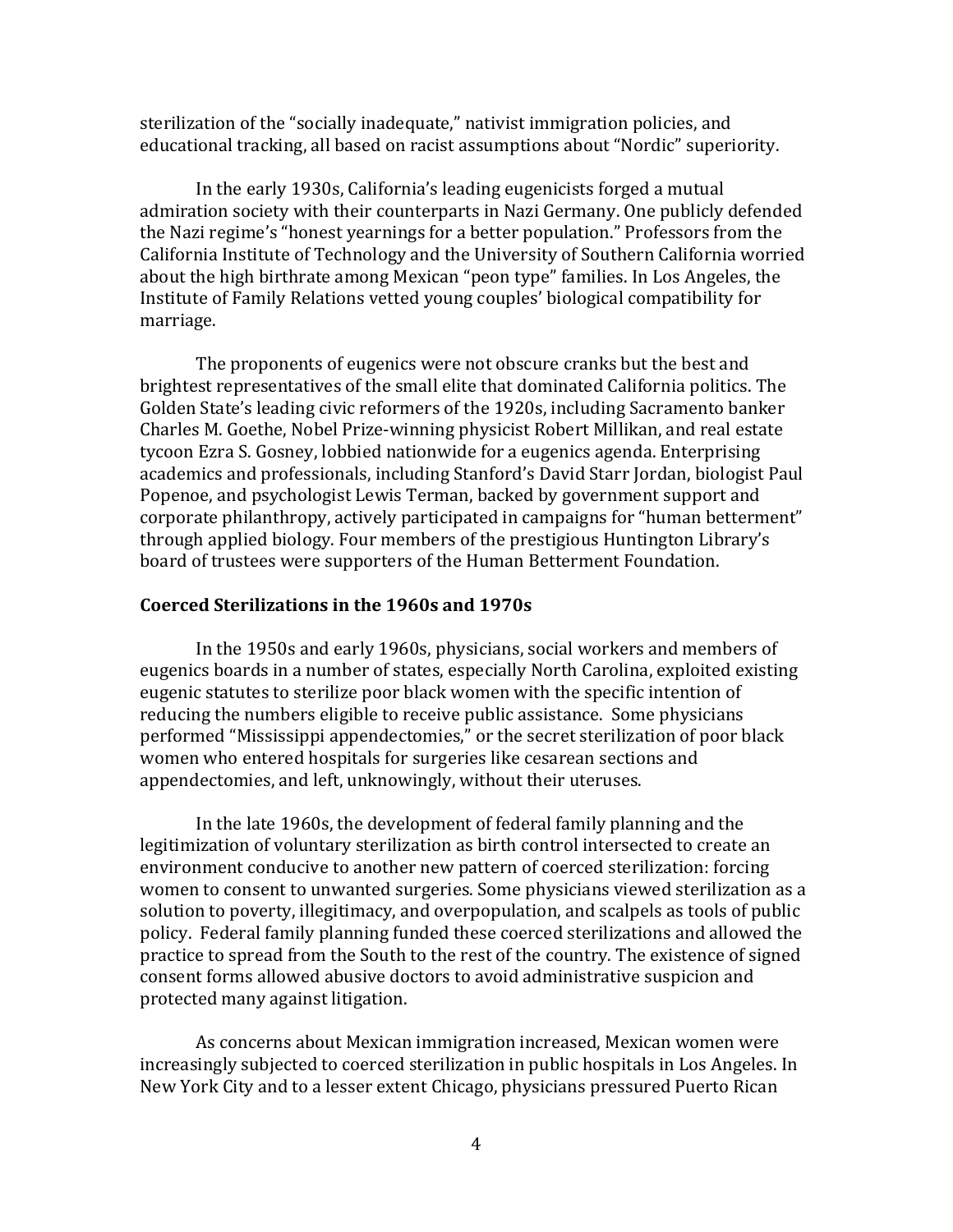women to undergo sterilization surgery. And on reservations, Native American women became targets of doctors employed by the Indian Health Service.

Sterilization abuse became a public issue in the summer of 1973 when the parents of two Alabama sisters, Minnie Lee and Mary Alice Relf, ages twelve and fourteen, filed a lawsuit to protest the coerced sterilization of their daughters. The lawsuit achieved national attention, inspired other victims to tell their stories and led consumer advocates, feminists, neighborhood leaders, and some physicians to  $\overline{a}$ investigate the incidence of sterilization abuse in their communities. It also motivated activists to take to the streets, the courts, and legislatures to demand regulation of contraceptive sterilization.

In 1975, ten Chicanas filed a civil lawsuit against the USC-LA County Hospital for coercively sterilizing them during childbirth between 1971 and 1974. The plaintiffs, who were poor and eligible for medical assistance but not receiving welfare, testified that they had been pressured by doctors, nurses and other hospital staff to consent to tubal ligations they did not want. Despite compelling testimony from plaintiffs as well as medical and academic experts, the judge in *Madrigal v. Quilligan* ruled that there was no evidence showing that the defendants – one the chairman of the Department of Obstetrics and Gynecology, the other a hospital administrator – had participated in the sterilizations directly. He blamed the plaintiffs for their surgeries, which he deemed the result of "miscommunication" between the parties.

#### **Remembering Eugenics in California**

Although several scholars had written about California's record of coerced sterilizations, it was not until 2003, in the context of a legislative hearing convened by then-state Senator Dede Alpert, that the governor issued an apology for the more than 20,000 sterilizations carried out under the authority of state law. But unlike in Oregon, North Carolina, and Virginia, there was no one on the receiving end to accept it. At least in part because California's state-sponsored sterilizations dropped off in the early 1950s, only one victim has come forward to tell his story. Attempts by the Department of Health and State Senate to locate sterilization victims for potential oral history interviews yielded no one.

Publicity related to the 2003 apology did not connect the sterilizations in state institutions to the coerced tubal ligations of women at USC-LA County Hospital.

In 2005, a well-attended one-day conference at California State University at Sacramento featured a range of talks on the history of eugenics and its implications for contemporary dilemmas related to genetics, reproduction, and disability rights. A small but visually powerfully exhibit about eugenics in California, "Human Plants, Human Harvest," accompanied the event, and a special issue of *The Public Historian* with articles by several participants was published.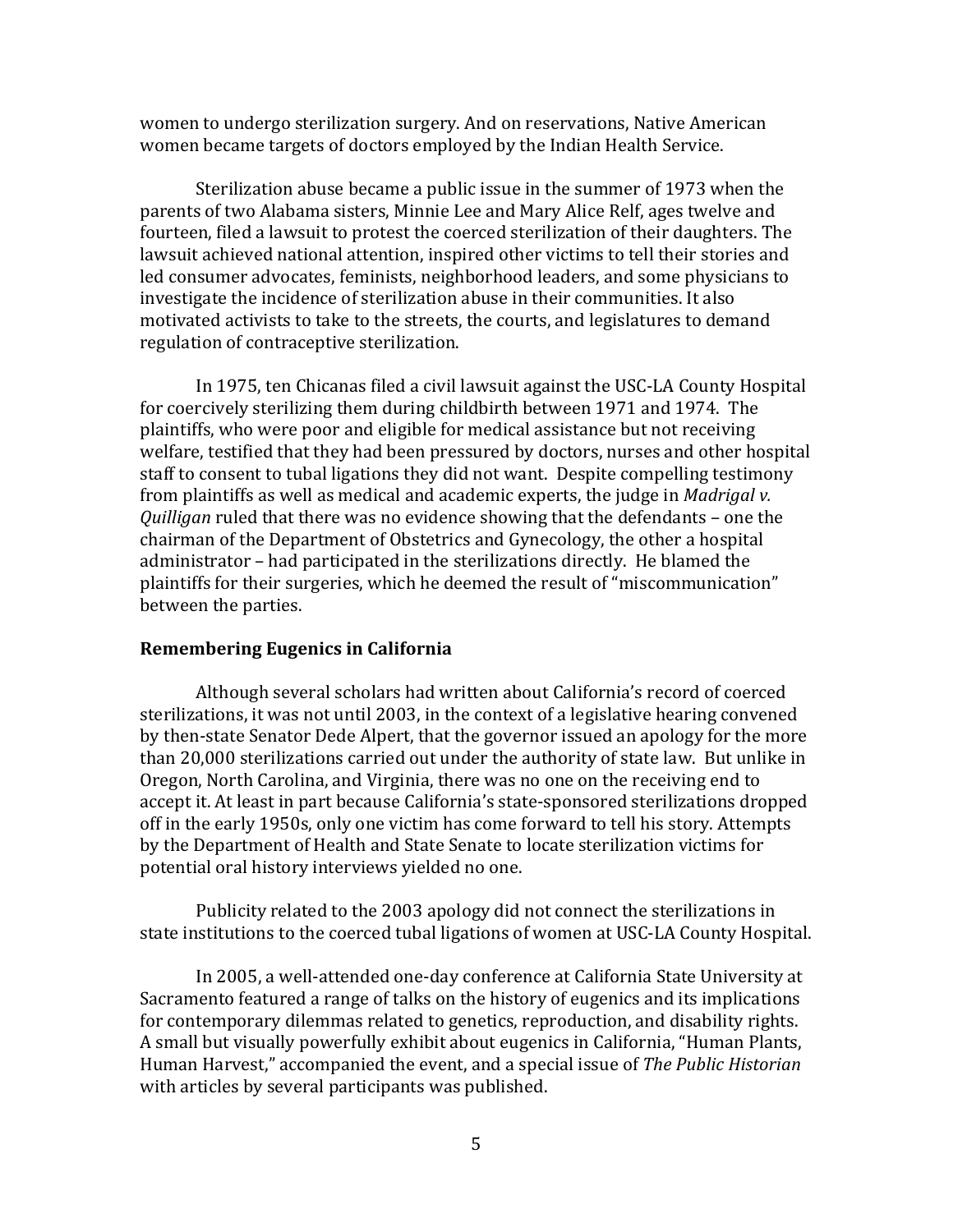It was not until 2012 that the history of eugenics in California entered mainstream news again, prompted in large part by the extensive national coverage of potential reparations for sterilization victims in North Carolina. However, recognition of California's eugenic legacy has continued to expand due to pioneering historical scholarship, and episodic media coverage, including investigative articles and editorials that have appeared mainly in local newspapers and on public radio.  $A$ documentary titled *¿Más Bebés*? about the coerced sterilization of women in Los Angeles in the late 1960s and early 1970s is scheduled for release soon.

### **Addressing!Historical!Human!Rights!Abuses**

Since the end of World War II, people often have demanded and governments sometimes have provided apologies, restitution, or reparations for what broadly can be termed human rights violations. To a great extent, the parameters for such recognition and compensation were established by the German government in the aftermath of the Holocaust. Examples include apologies in 1988 by President Reagan and Canadian Prime Minister Mulroney to citizens of Japanese origin or ancestry held in internment camps during World War II. In 1997 President Clinton apologized before a room of the remaining survivors for the Tuskegee Syphilis Study; in 2008 Australia apologized for the forced removal of aboriginal peoples from the late 1800s to the 1960s; and in 2010 the U.S. government apologized for experiments carried out in Guatemala by the Public Health Service from 1946 to 1948.

Eugenics has been the focus of a number of apologies and historical inquiries. In 2008 the United Methodist Church apologized for its support of eugenics, including the sponsorship of "fitter families" contests, and by association, sterilization. In 2009 the Czech government issued a public statement of apology for the sterilization of Roma women. In 1998 the Pope apologized for the Vatican's inaction on behalf of Jews during the Holocaust.

Notable efforts to confront the legacy of coerced sterilization have taken place in five US states and two Canadian provinces. The most sustained is in North Carolina (where 8,000 coerced sterilizations were performed between 1929 and 1974), with extensive media coverage, an apology in 2003 by the governor, the placement of a historical marker, the creation of the North Carolina Justice for Sterilization Victims Foundation, and the current governor's recent introduction of a bill that would provide \$50,000 compensation for each living victim of eugenic sterilization.

The governors of California, South Carolina, Virginia and Oregon have also offered apologies. In Indiana, a group led primarily by scholars organized a series of events and activities including a symposium and a museum exhibit (which is now digital) to commemorate the 2007 centennial of the Indiana Sterilization Act. The premier of Alberta offered an apology for the eugenic sterilization of some 2,800 of its citizens between 1928 and 1972, and the government offered about \$82 million